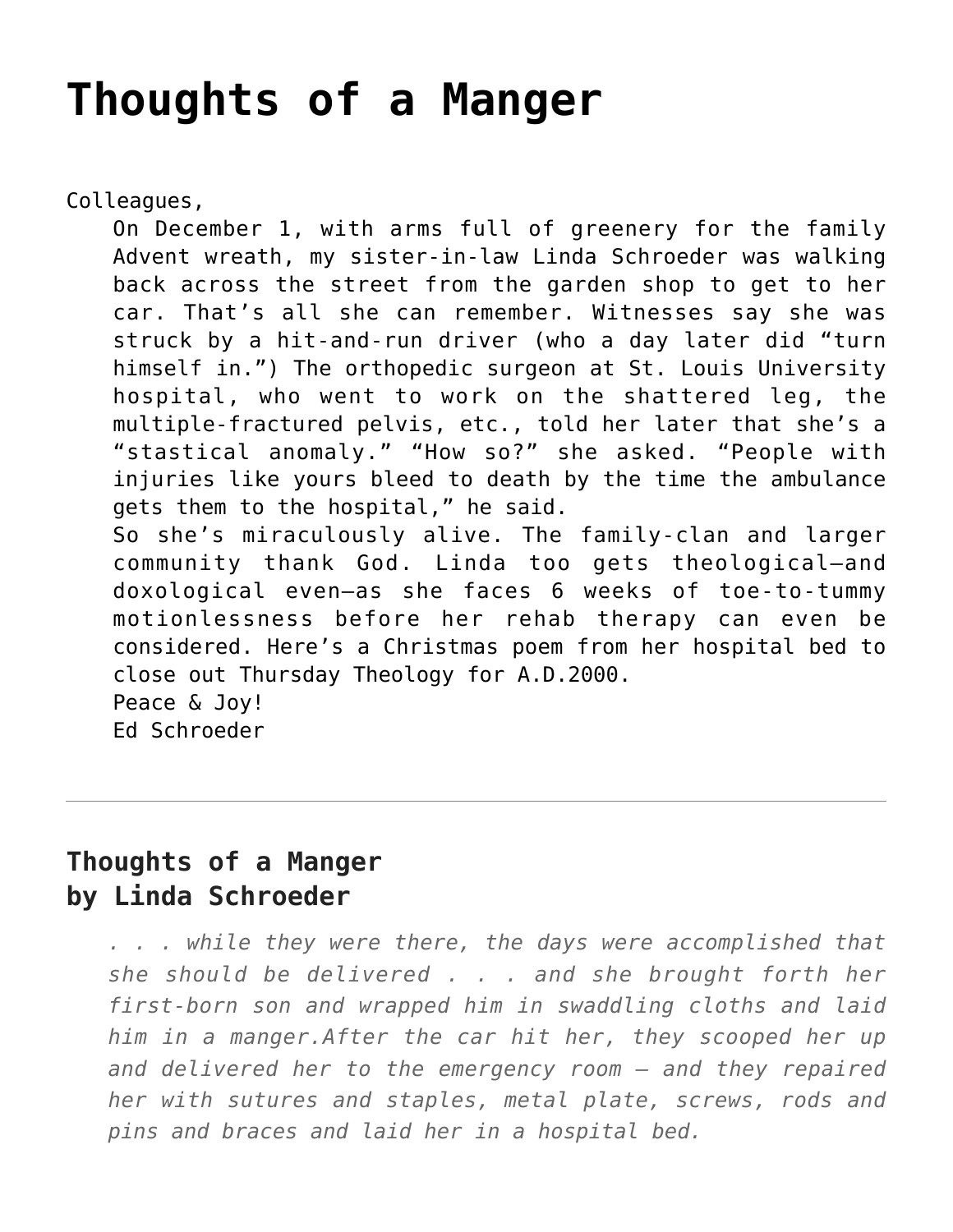*Here I lie cradled in a hospital bed, snatched in a moment from independent living, self-determination and free range of motion, sentenced to weeks, maybe months, of total dependency, helplessness and captivity, transformed instantly from fully active adulthood to an almost infantile state of existence.*

*And as I lie here, looking up at life from a new perspective, feeling swaddled in God's embrace, I begin to wonder if this is even a hint of how it was for Jesus.*

*There he lay in a manger, drawn from throughout the cosmos and beyond to the confines of planet Earth, sentenced to many months of abject dependency and helplessness, trapped in speechlessness and non-locomotion, transformed metaphysically and metaethically from omnipotent divinity to totally human infancy.*

*Incredible! Unimaginable! Yet I do believe – – – and I can only begin to imagine. I wonder what it was like for Jesus.*

*Here I lie in a hospital bed. There he lay in a manger.*

*At least I can think clearly and speak. I can communicate where it hurts and when I need to use the bedpan. I can feed myself if someone places the food where I can reach it.*

*I can use the phone and carry on my ministry through a band of faithful COPE(\*) disciples.*